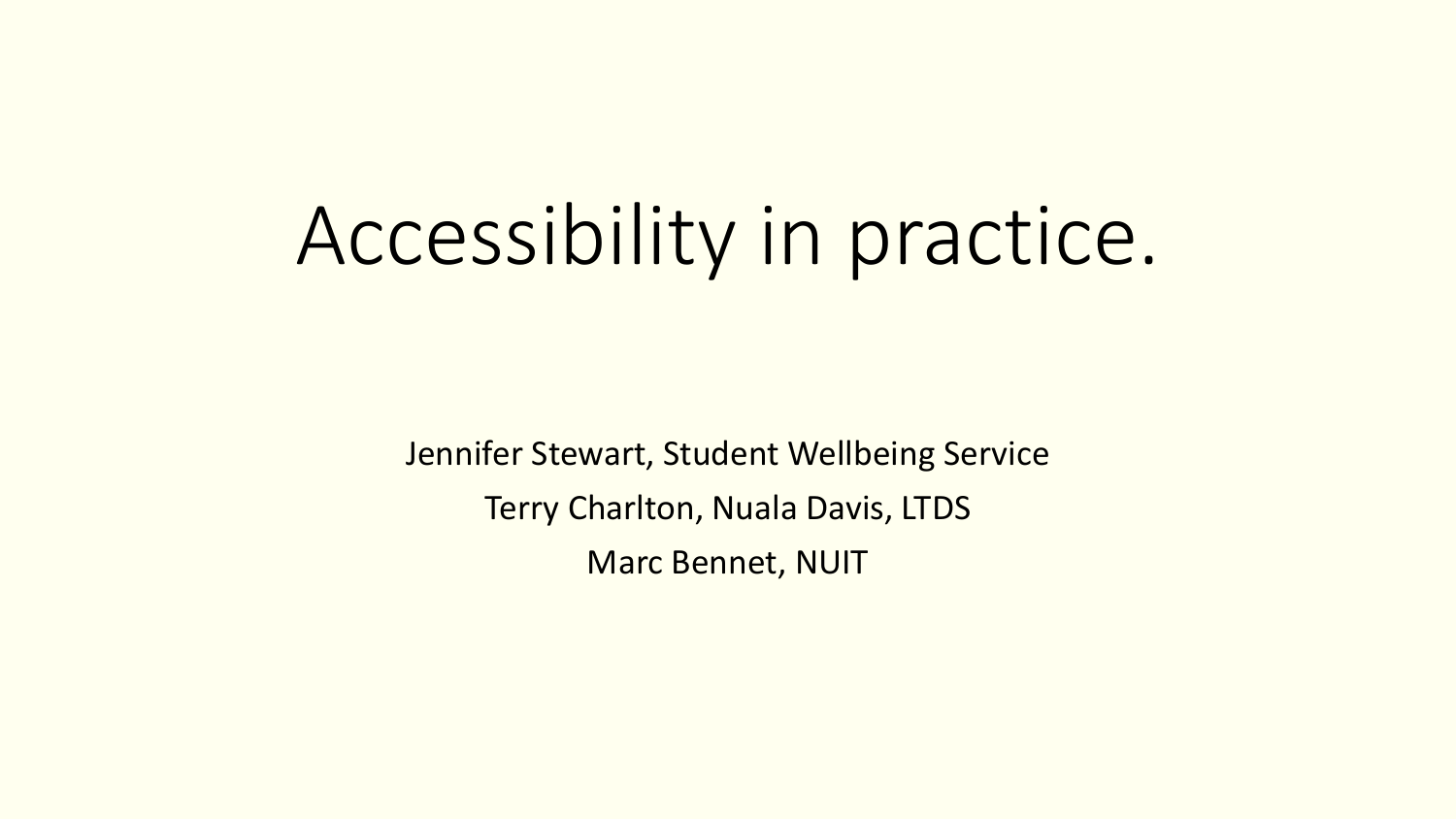# Inclusive Learning and Accessibility

- What is inclusive learning?
	- An approach that recognises the diversity of students, enabling all students to access course content, fully participate in learning activities and demonstrate their knowledge and strengths at assessment (*'Inclusive Teaching and Learning in HE as a route to excellence report'*, 2017)
- What is accessibility?
	- designing systems to optimise access; in education this includes digital content, teaching and learning activities and assessments (Jisc, 2015)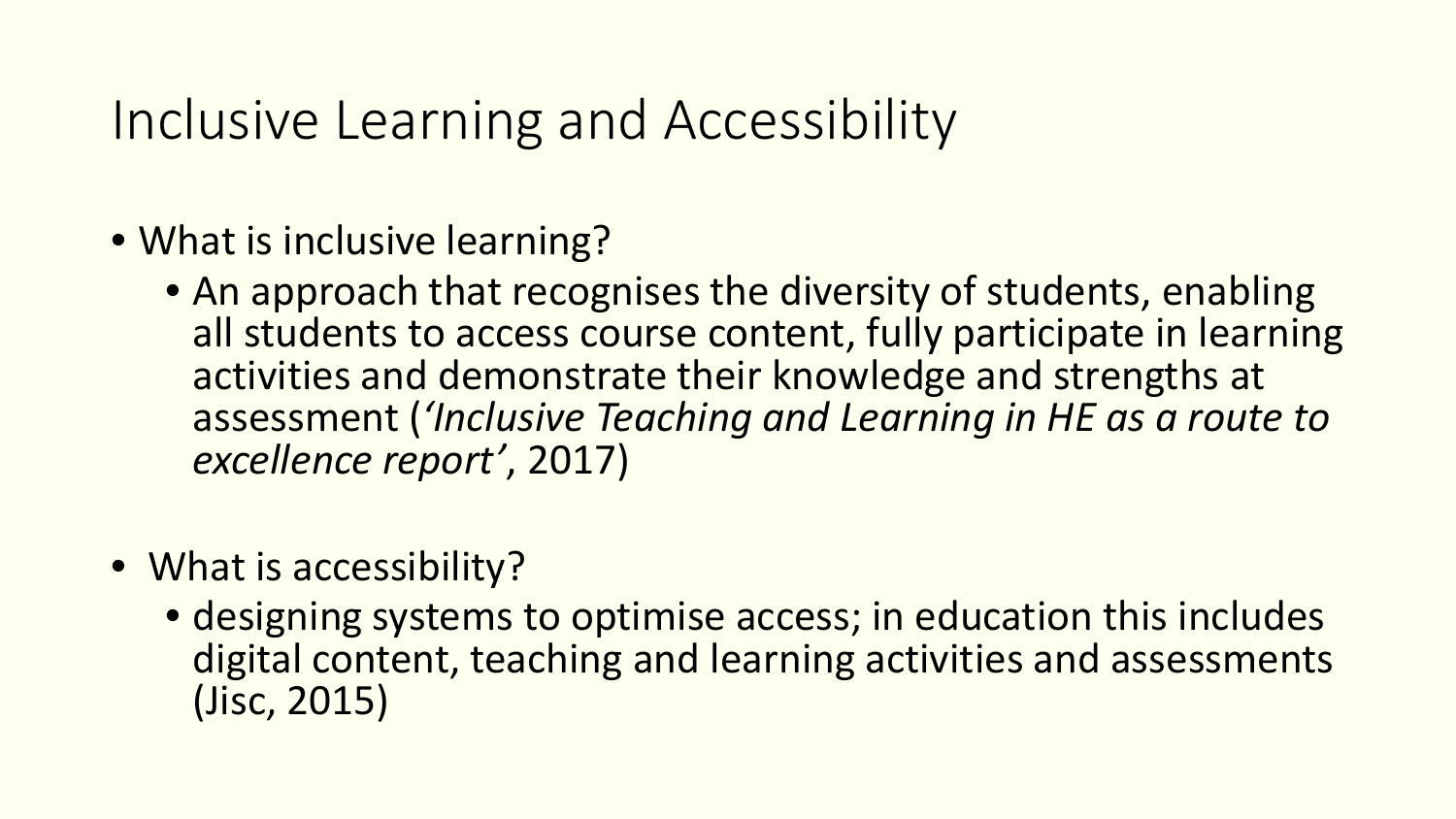# Background

- Legislation
	- Equality Act 2010
	- Public Sector Bodies (Websites and Mobile Applications) Accessibility Regulations 2018
- Sector initiatives
	- Disabled Students Sector Leadership Group report 2017
	- Teaching Excellence Framework
- University
	- Vision Strategy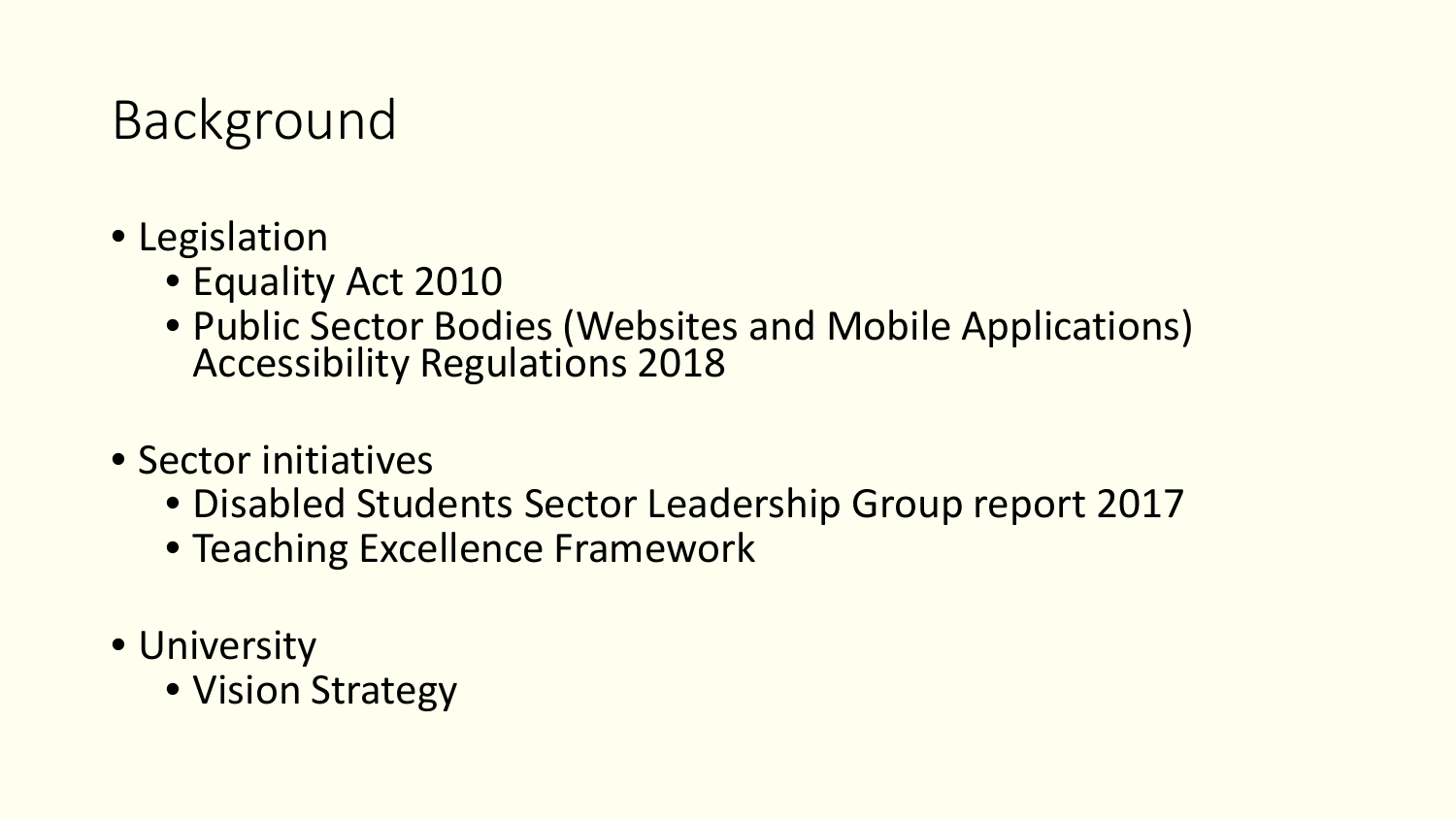## Focus

- Who are we designing materials for?
	- Diverse student body all of whom can benefit from accessibility and inclusive approaches
- How to create accessible content?
	- Additions/Adaptations
	- Ease of incorporation
	- Support available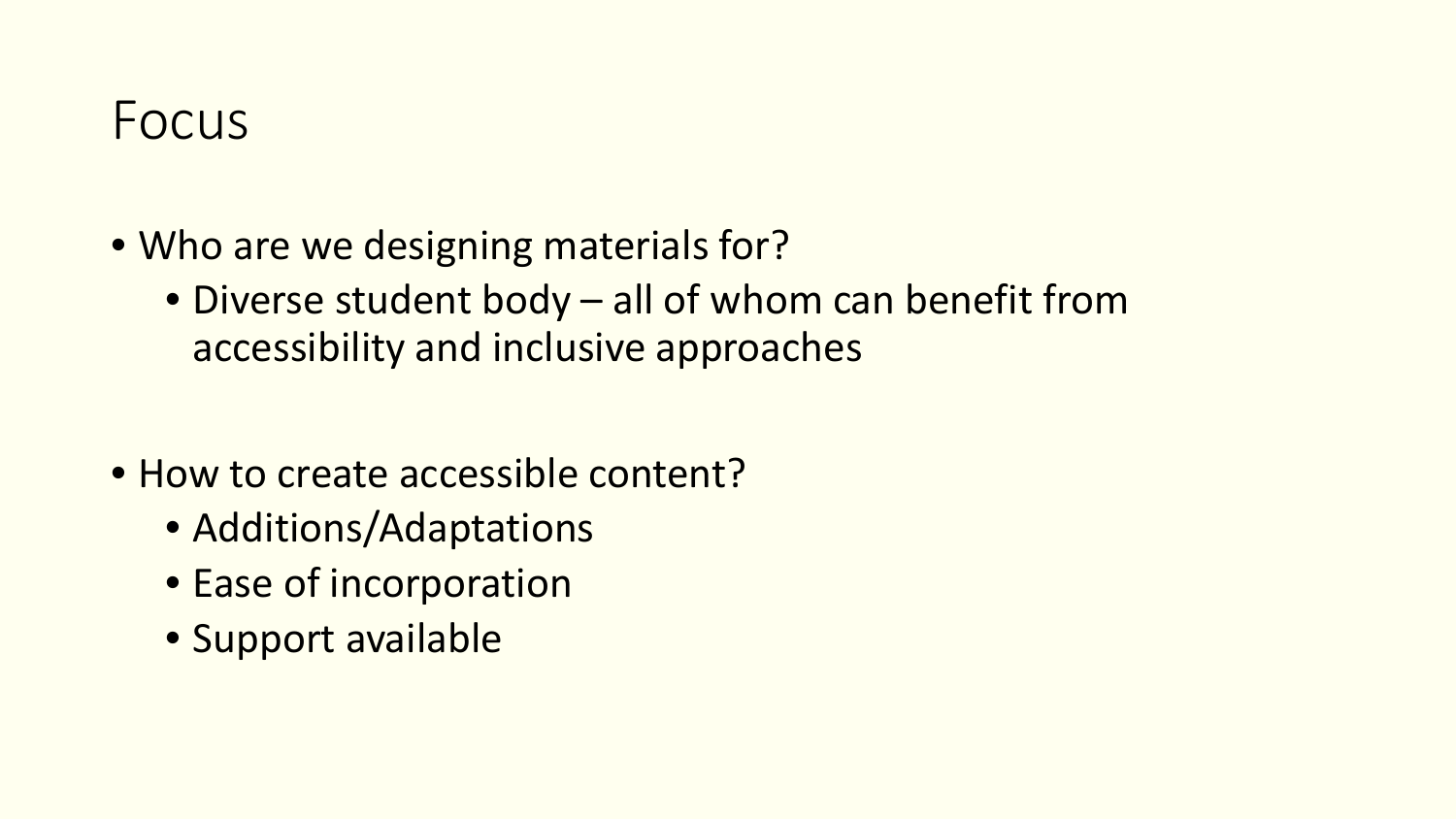## Activity 1: The Tortoise and the Hare



[This Photo](http://ru.wikifur.com/wiki/%D0%97%D0%B0%D1%8F%D1%86_%D0%B8_%D1%87%D0%B5%D1%80%D0%B5%D0%BF%D0%B0%D1%85%D0%B0) by Unknown Author is licensed under [CC BY-SA](https://creativecommons.org/licenses/by-sa/3.0/)

[View original text](https://newcastle.sharepoint.com/:w:/r/sites/3PsAccessibility/_layouts/15/Doc.aspx?sourcedoc=%7BE305A72B-1311-4BD2-9991-F59C3EDFAF91%7D&file=Tortoise%20and%20Hare%20-%20unchanged.doc&action=default&mobileredirect=true)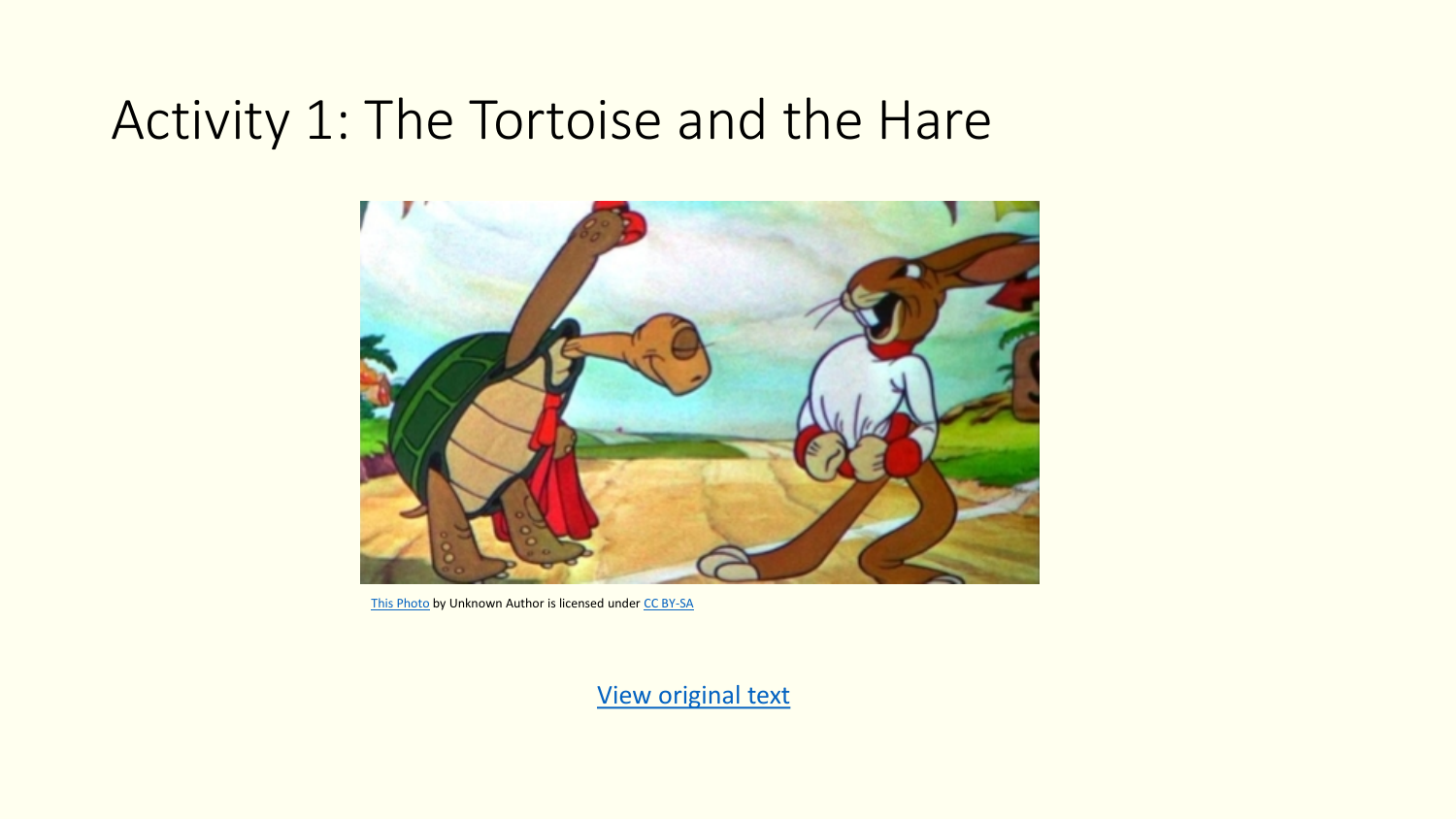# **Digital**

|              | 日う・のっ          |                                                                                              |        | activity2 (1) - Word |           |  |    |  |                                                           |  |  |  |
|--------------|----------------|----------------------------------------------------------------------------------------------|--------|----------------------|-----------|--|----|--|-----------------------------------------------------------|--|--|--|
| File         | Home<br>Insert | Design                                                                                       | Layout | References           |           |  |    |  | Mailings Review View $\Omega$ Tell me what you want to do |  |  |  |
|              |                |                                                                                              |        |                      |           |  |    |  |                                                           |  |  |  |
| Clipboard 5  |                | Font                                                                                         | Ex.    |                      | Paragraph |  | Б. |  | Styles                                                    |  |  |  |
| $\mathbf{L}$ |                | $1+2+1+1+1+\sum_{i=1}^n(1+2+i+3+i+4+i+5+i+6+i+7+i+8+i+9+i+10+i+11+i+12+i+13+i+14+i+15+i+11)$ |        |                      |           |  |    |  |                                                           |  |  |  |

++ There are a number of things that are wrong in this document. What can you spot? ++

#### **Public Sector Accessibility Regulation**

On 23 September 2018 new regulatory changes came into force in the UK requiring all public sector bodies - including universities - to make their online content accessible.

#### An inclusive approach

Digital accessibility is a part of making teaching and learning inclusive for all students. As the High Education academy states, "inclusive learning and teaching recognises students' entitlement to a learni experience that respects diversity, enables participation, removes barriers and anticipates and conside a variety of learning needs and preferences without directly or indirectly excluding anyone."

In keeping with the principle of inclusive practice and universal design, digital content should therefo be provided in a useable and useful manner to the user Chart Area multiple file formats, considerati muse also be given to how students access the resources.



#### What do I need to do?

Virtual learning environments (VLEs), online course documents and video recordings of lectures are counted as web content - and as such must meet the new accessibility requirements. To meet accessibil

图 目 民 -

 $\mathcal{C}$ ■ https://newcastle-my.sharepoint.com/:w:/r/personal ++ There are a

 $\leftarrow$   $\rightarrow$ 

**III** Apps

 $\leftarrow$ 

### things that are

### document. Wha

spot?  $++$ 

Public Sector

### $\Omega$  $\overrightarrow{a}$  $\cdots$

 $\bullet$   $\bullet$ 

++ There are a number of things that are wrong in this document. What can you spot? ++

### **`Public Sector**

G.

 $\sim$ 

### **Accessibility**

**Regulation** 

On 23 September 2018 new regulatory changes came into force in the UK requiring all public sector  $b$ odies – including universities – to make their online content accessible.

#### An inclusive approach

 $\mathfrak{c}_{\alpha}$ 

Digital accessibility is a part of making teaching and learning inclusive for all students. As the Higher Education academy states, "inclusive learning and teaching recognises students' entitlement to a learning experience that respects diversity, enables participation, removes barriers and anticipates and considers a variety of



 $\sim$ 

 $\pm$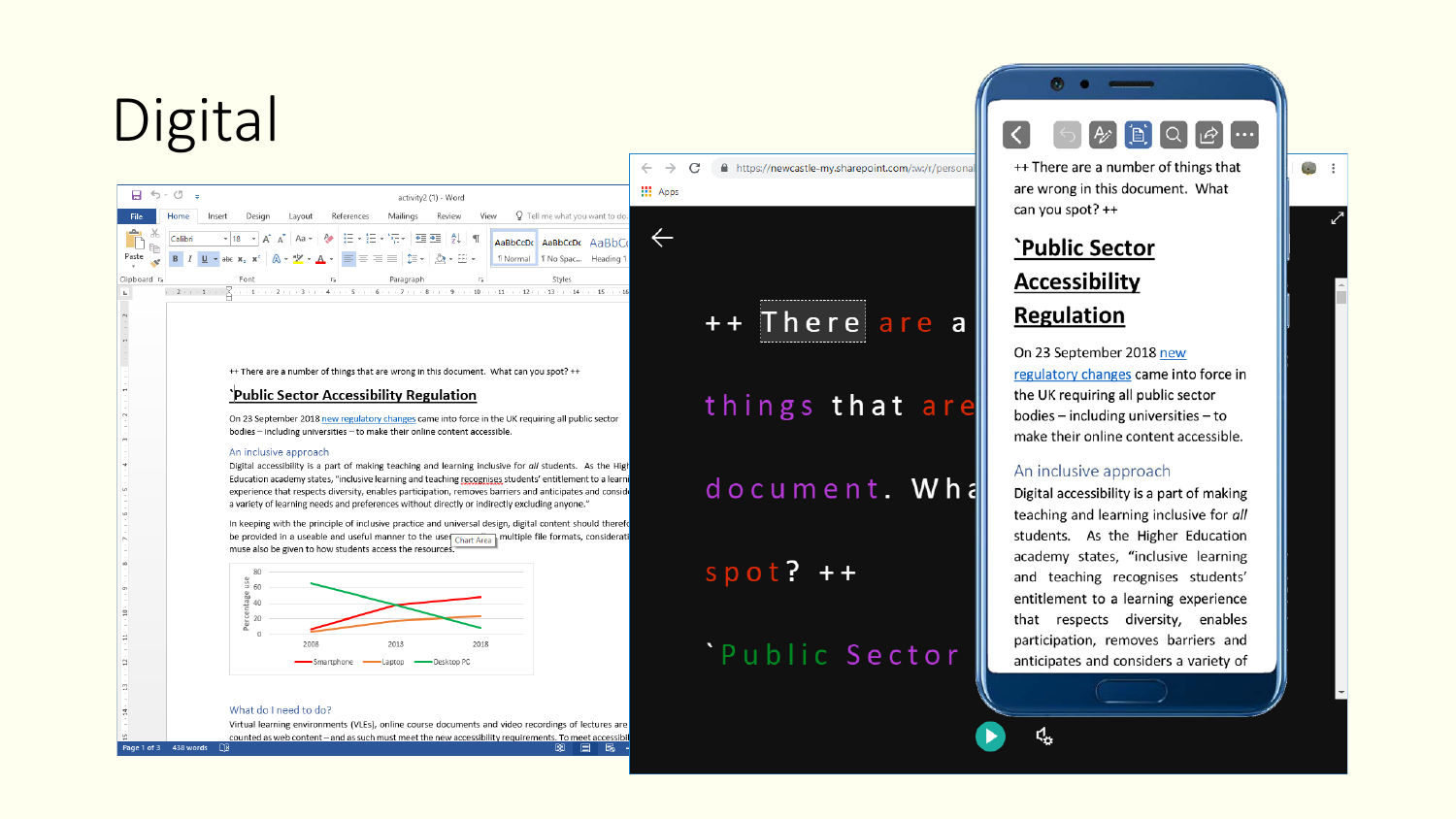## Activity 2: Spot the mistakes

- 1. Save the word document at <http://bit.ly/ltconf1b> to your PC
- 2. Open the document and examine it with your partner
- 3. Make a note of any accessibility challenges and explain why these are important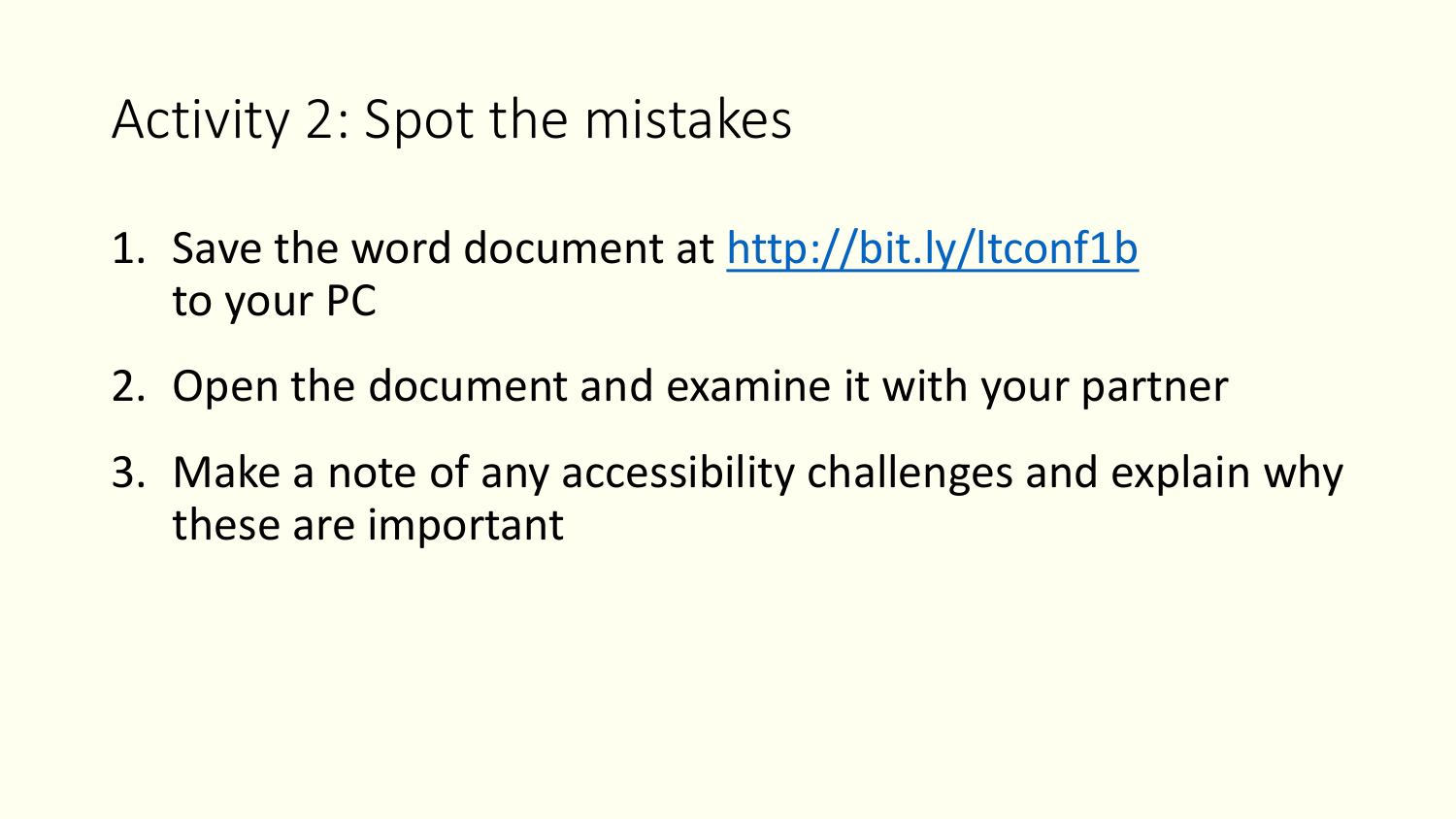# Accessibility Issues

- Inconsistent or non-existent use of styles
- Inaccessible graph colours used to convey information (and no alternative text describing the contents of the graph)
- Numbered list incorrectly formatted (should be bulleted list)
- Hyperlinks are not descriptive
- Spaces used to format text; tabs should be used
- Images have no alt text
- Floating textboxes are bad form
- Nasty highlighted red-on-green text
- Fully justified paragraph text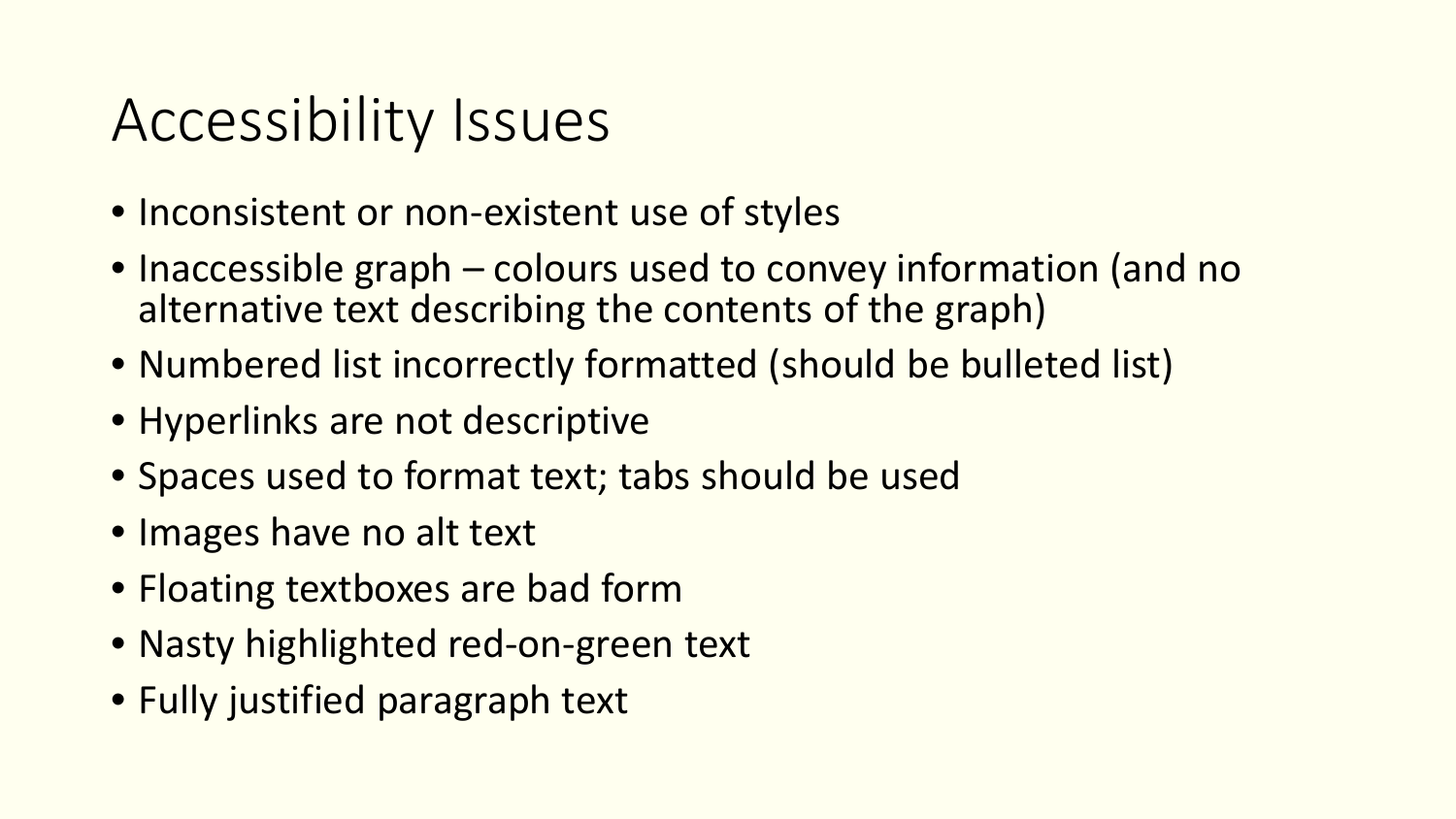# Key messages

- 1. Alt text
- 2. Meaningful Hyperlinks
- 3. Don't use colours on their own
- 4. Use standard tools for layout (tables, bullets)
- 5. Styles help everyone...

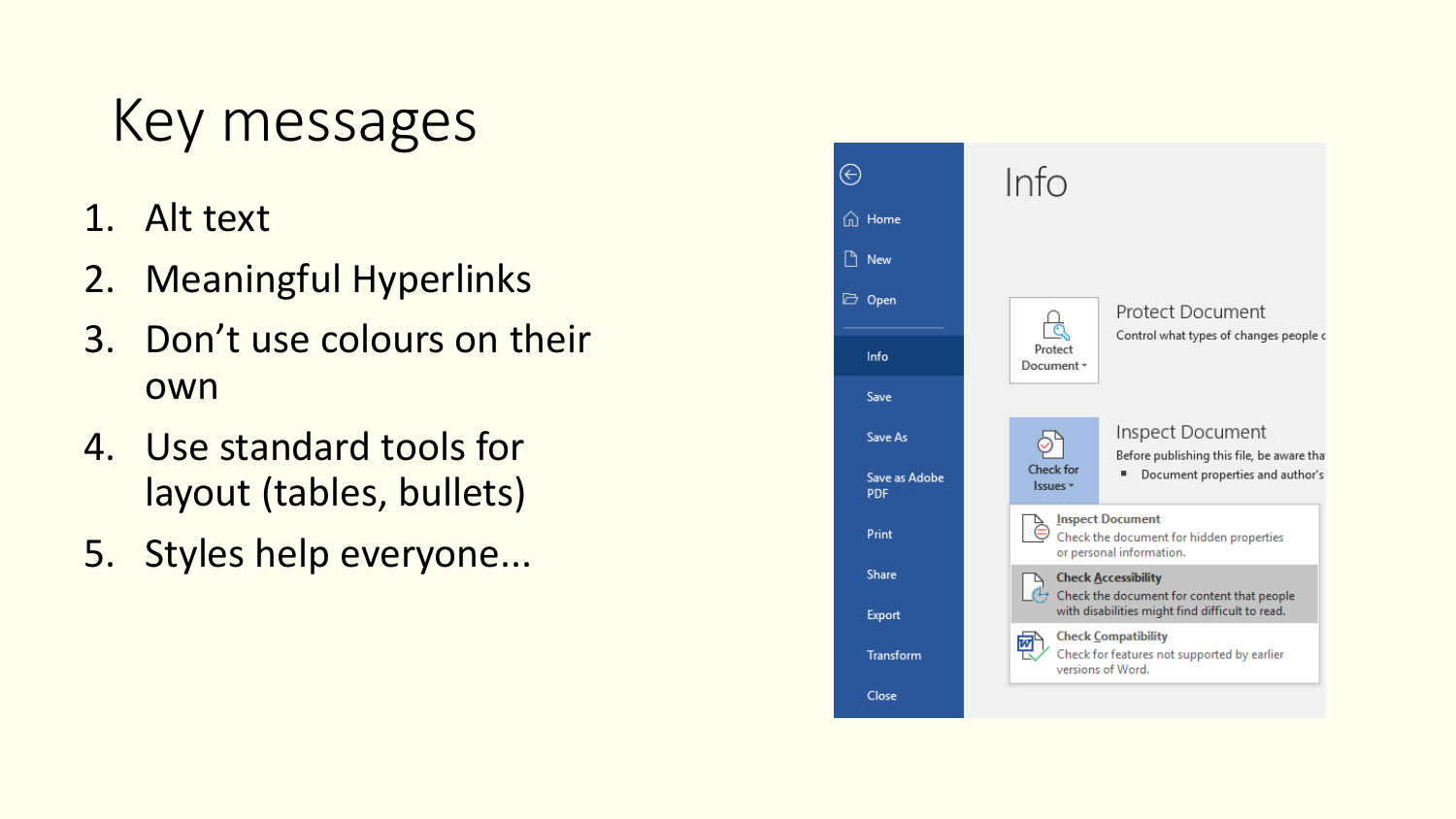# PDFs and PowerPoints

|                                                                                                                           |              | <b>ReCap</b>              | Powered by<br>Panopto                                 | PCap - nnd10 → 15 Octob                    |      |
|---------------------------------------------------------------------------------------------------------------------------|--------------|---------------------------|-------------------------------------------------------|--------------------------------------------|------|
|                                                                                                                           |              | Search this recording     |                                                       |                                            |      |
| ookmarks<br>FE<br>$\Box$ $\Box$ $\Box$                                                                                    | $\boxed{44}$ | <b>Contents</b>           | The effects of logical positivism on 'case<br>study   | $0:05$ $\triangle$                         |      |
| <sup>E</sup> Untitled<br>$\overline{\mathbb{CP}}$ An inclusive approach<br>$\overline{\mathbb{CP}}$ What do I need to do? |              | Notes<br><b>Bookmarks</b> | The critique from scientific method Or,<br>'why value | 0:06                                       |      |
| $\overline{\mathbb{CP}}$ When do I need to do it?<br>$\overline{\mathbb{CP}}$ Why do I need to do it?                     |              |                           |                                                       | The counter attack!  from critical realism | 0:06 |
| $\overline{\mathbb{Q}}$ Where can I find help?<br><b>W</b> Automated tools                                                |              |                           | A comprehensive account?                              |                                            | 0:07 |
| $\overline{\mathbb{CP}}$ Summary                                                                                          |              |                           | Group exercise 1                                      |                                            | 0:08 |
|                                                                                                                           |              |                           | research                                              | Five misunderstandings of case study       | 0:08 |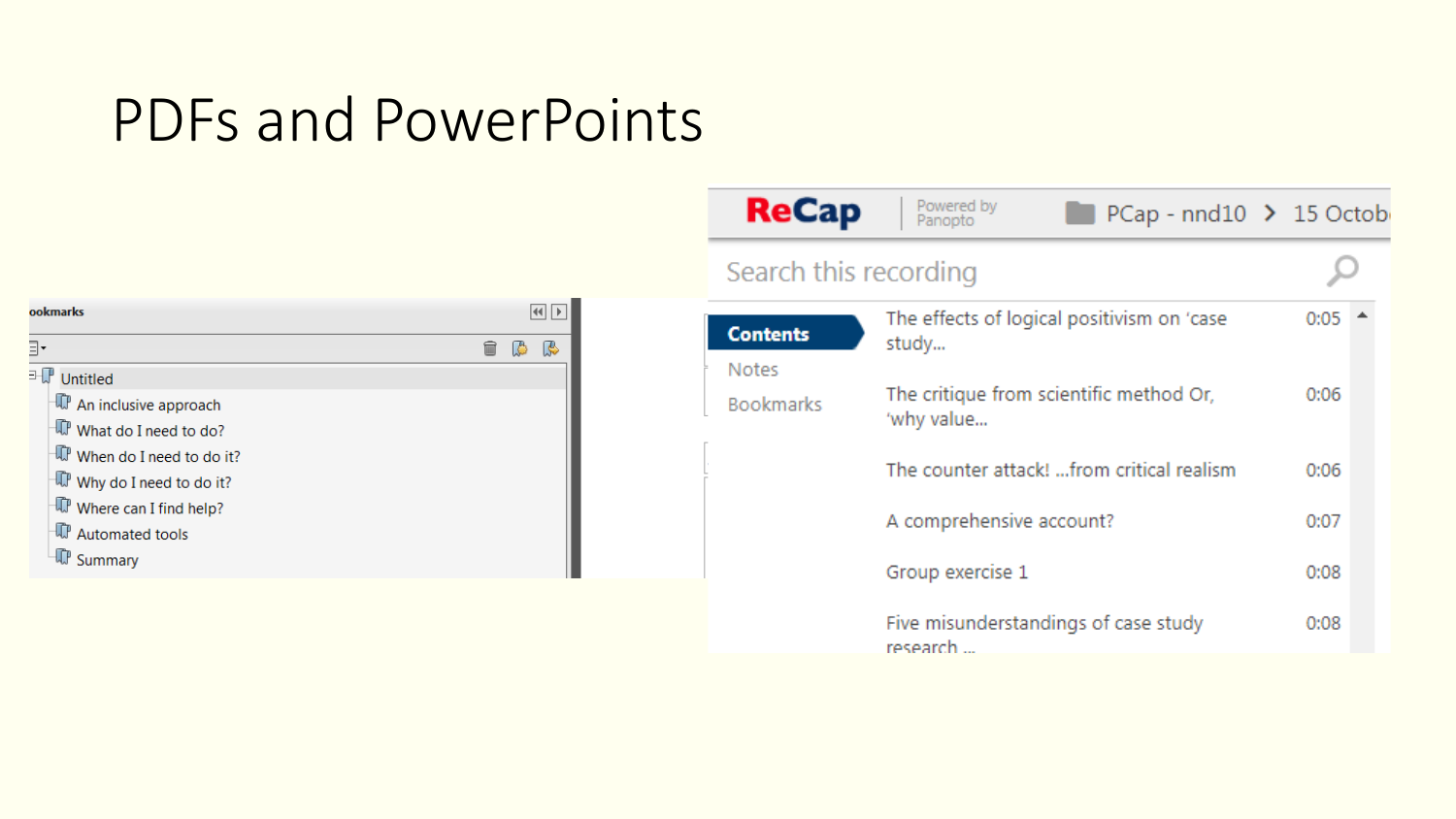## Sensus Access

### https://internal.ncl.ac.uk/ask/make-it-accessible-sensusaccess

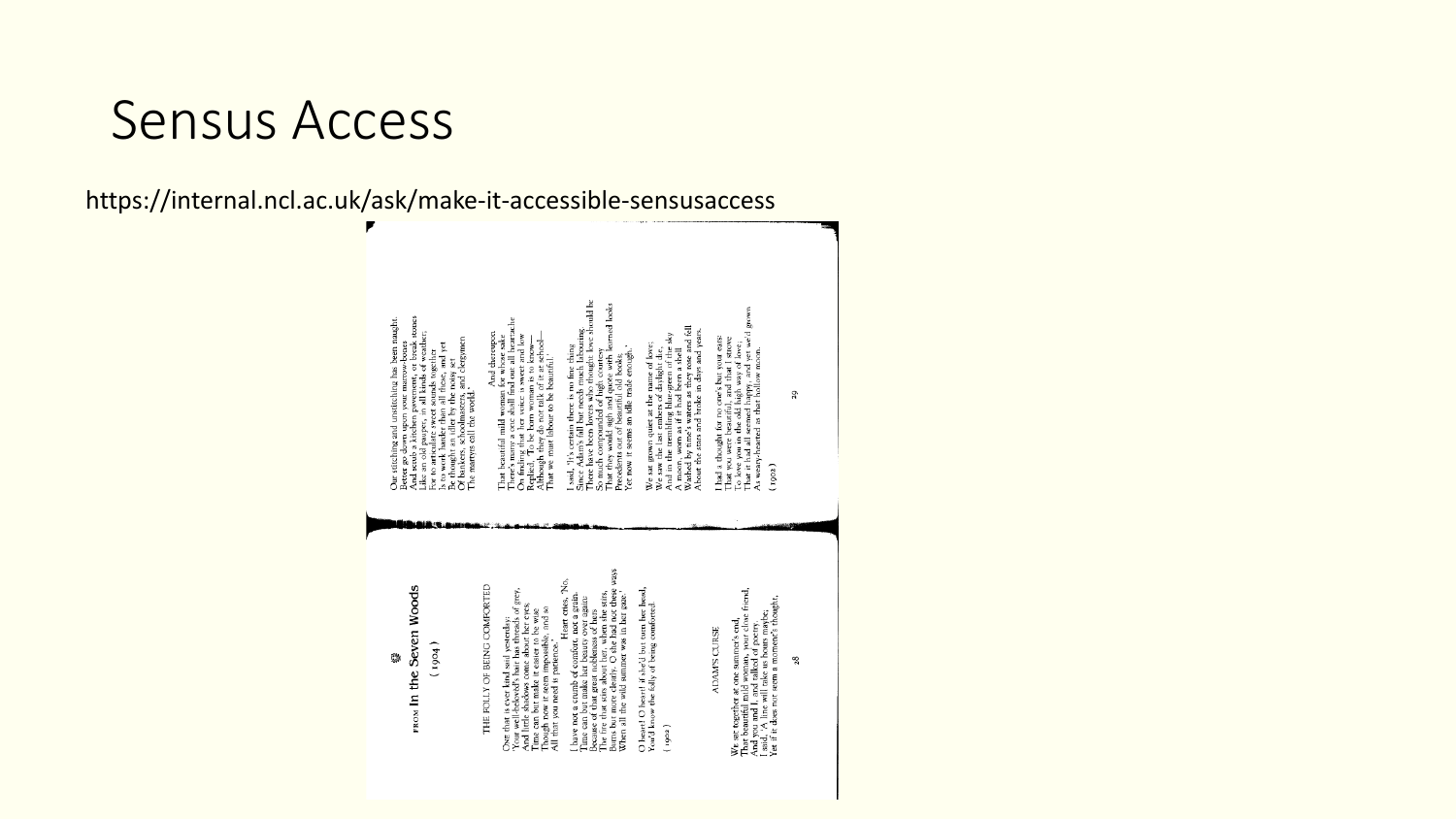### ▲ FROM In the Seven Woods

 $(i904)$ 

#### THE FOLLY OF BEING COMFORTED.

ONE that is ever kind said vesterday:

'Your well'beloved's hair has threads of grey, And little shadows come about her eyes; Time can but make it easier to be wise Though now it seem impossible, and so All that you need is patience.'

Heart cries. 'No.

I have not a crumb of comfort, not a grain. Time can but make her beauty over again: Because of that great nobleness of hers The fire that stirs about her, when she stirs. Bums but more clearly. O she had not these ways When all

the wild summer was in her gaze.'

O heart! O heart! if she'd but turn her head, You'd know the folly of being comforted.

 $(1902)$ 

Sensus Access

https://internal.ncl.ac.uk/ask/mak

e-it-accessible-sensusaccess

#### **ADAM'S CURSE**

WE sat together at one summer's end, That beautiful mild woman, your close friend, And you and I, and talked of poetry. I said, 'A line will take us hours maybe; Yet if it does not seem a moment's thought, Our stitching and unstitching has been naught. Better go down upon your marrow-bones And scrub a kitchen pavement, or break stones Like an old pauper, in all kinds of weather: For to articulate sweet sounds together Is to work harder

than all these, and yet Be thought an idler by the noisy set Of bankers, schoolmasters, and clergymen The martyrs call the world.'

And thereupon That

beautiful mild woman for whose sake There's many a one shall find out all heartache On finding that her voice is sweet and low Replied, 'To be born woman is to know-Although they do not talk of it at school-That we must labour to be beautiful.'

I said, 'It's certain there is no fine thing Since Adam's fall but needs much labouring. There have been lovers who thought love should be So much compounded of high courtesy That they would sigh and quote with learned looks Precedents out of beautiful old books:

Yet now it seems an idle trade enough.'

We sat grown quiet at the name of love: We saw the last embers of daylight die, And in the trembling blue-green of the sky A moon, worn as if it had been a shell Washed by time's waters as they rose and fell About the stars and broke in days and years.

I had a thought for no one's but your ears: That you were beautiful, and that I strove To love you in the old high way of love; That it had all seemed happy, and yet we'd grown As wearyhearted as that hollow moon

 $(1982)$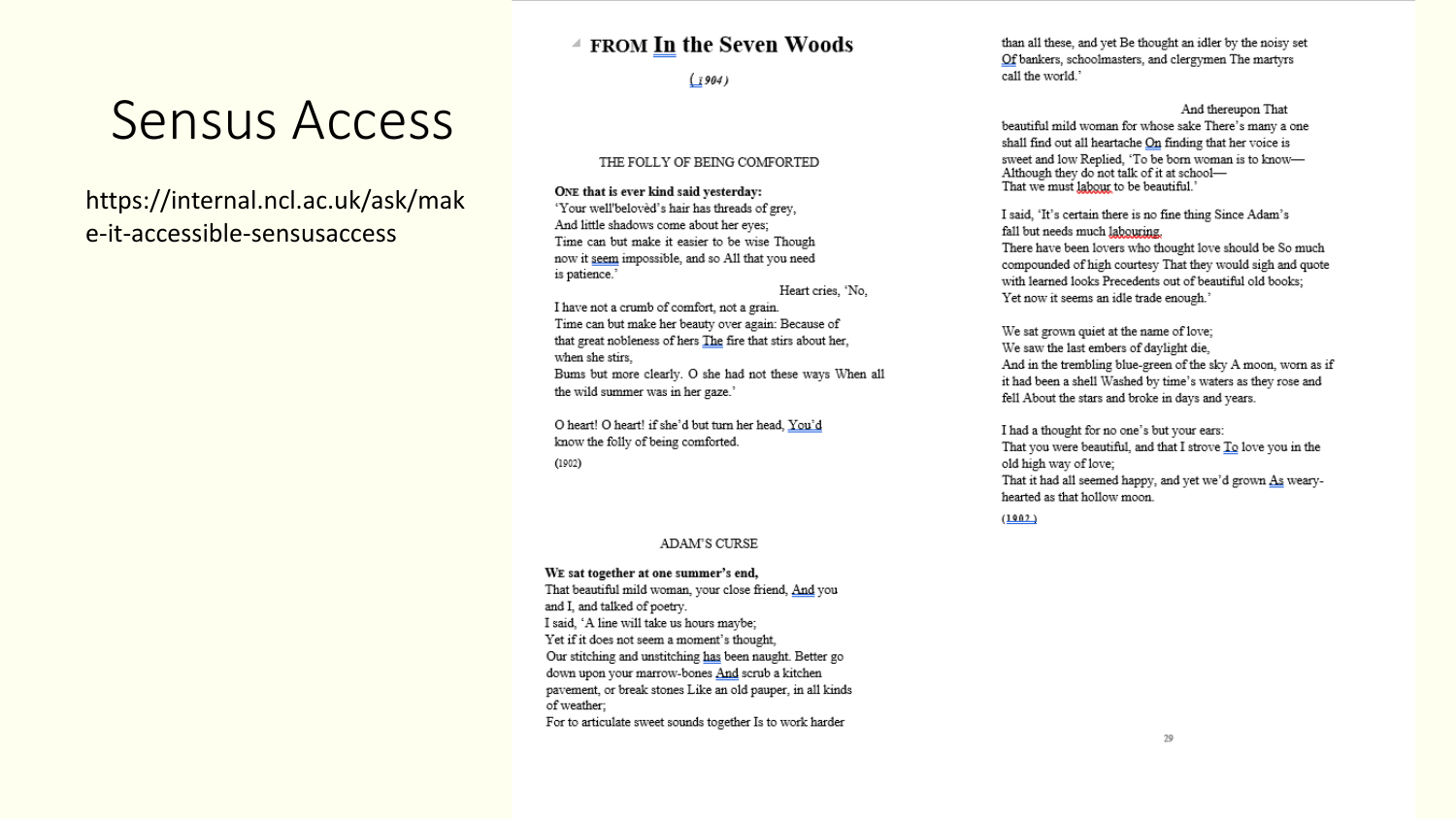# Activity 3 – Explore other resources

### **Immersive Reader**



### Part of WordOnline

• Try it with a test doc <http://bit.ly/ltconf2> [If asked to sign in use your [nID@newcastle.ac.uk](mailto:nID@newcastle.ac.uk) ]

### **SensusAccess**

https://internal.ncl.ac.uk/ask/ make-it-accessible-sensusaccess Try it with an image pdf <http://bit.ly/ltconf3>

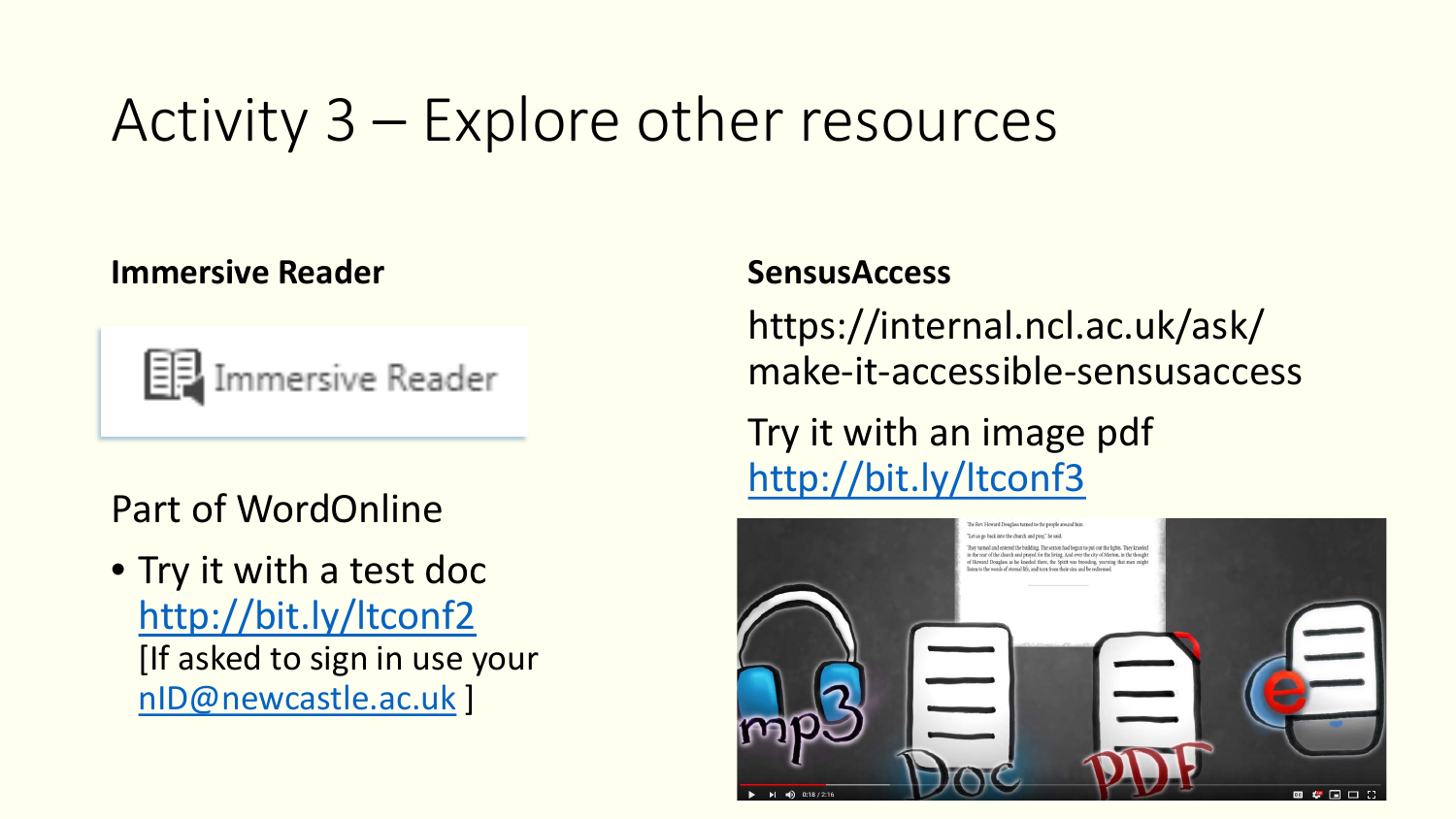## **Observations**

- If you do not know how accessible your resource is, it probably isn't
- It is not the same for everyone
- In order to treat people fairly, you may need to treat them differently